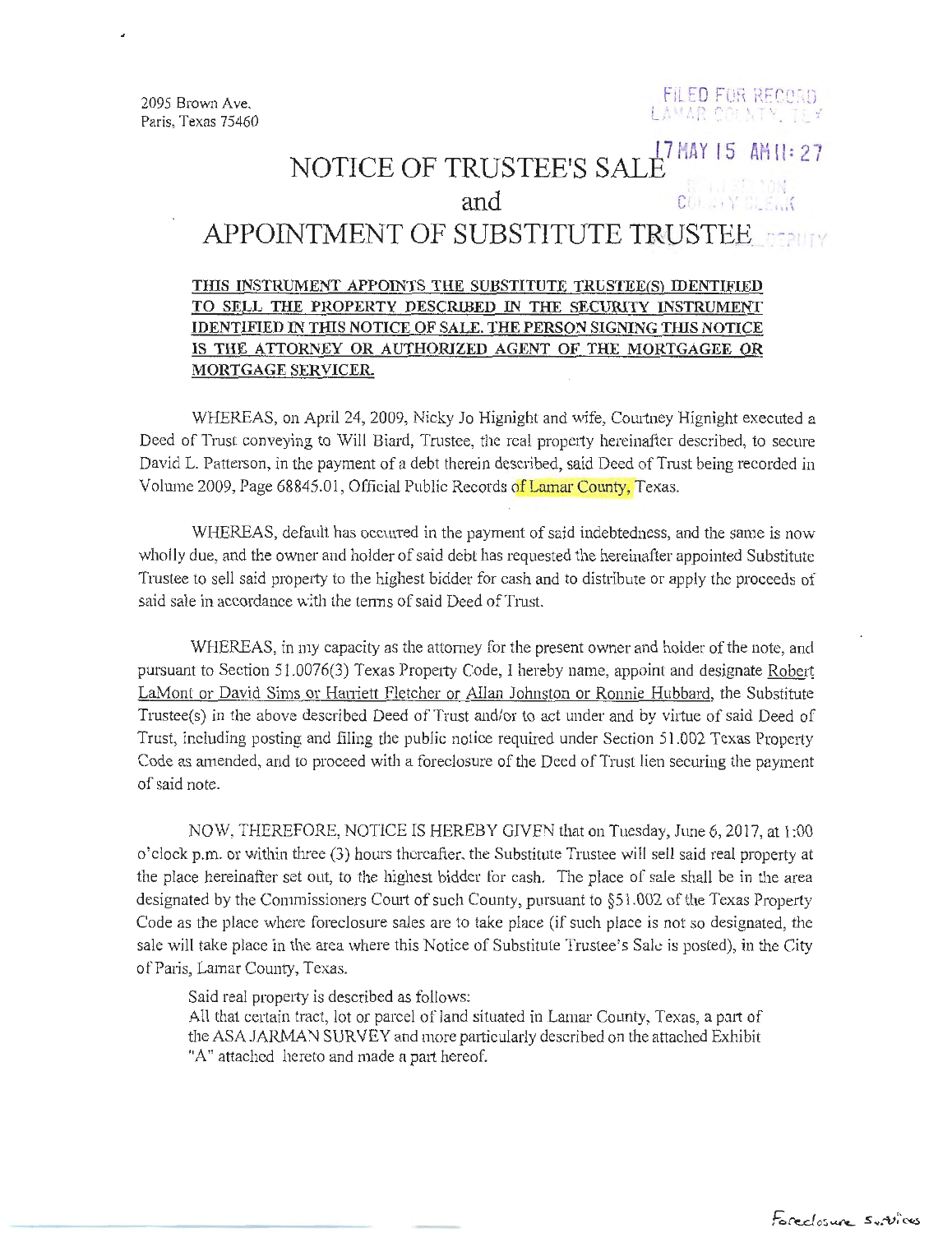The Deed of Trust permits the Beneficiary to postpone, withdraw, or reschedule the sale for another day. In that case, the Trustee under the Deed of Trust or Substitute Trustee appointed herein need not appear at the date, time and place of a scheduled sale to announce the postponement, withdrawal, or rescheduling. Notice of the date of any rescheduled foreclosure sale will be reposted and refiled in accordance with the posting and filing requirements of the Texas Property Code. The reposting or refiling may be after the date originally scheduled for this sale.

Pursuant to Section 51.009 of the Texas Property Code, the property will be sold in «AS IS, WHERE IS" condition, without any express or implied warranties, except as to the warranties of title (if any) provided for under the Deed of Trust. Prospective bidders are advised to conduct an independent investigation of the nature and physical condition of the property and the priority of the lien being foreclosed.

The sale will be conducted as a public auction to the highest bidder for cash, subject to the provisions of the Deed of Trust permitting the Beneficiary thereunder to have the bid credited to the Note up to the amount of the unpaid debt secured by the Deed of Trust at the time of sale.

Those desiring to purchase the property will need to demonstrate their ability to pay their bid immediately in cash if their bid is accepted.

The sale will be made expressly subject to any title matters set forth in the Deed of Trust, but prospective bidders are reminded that by law the sale will necessarily be made subject to all prior matters of record affecting the property, if any, to the extent that they remain in force and effect and have not been subordinated to the Deed of Trust. The sale shall not cover any part of the property that has been released of public record from the lien of the Deed of Trust. Prospective bidders are strongly urged to examine the applicable property records to determine the priority, nature and extent of such matters, if any.

In the event of a defect or other problem with the foreclosure process is discovered that may invalidate the sale, the consideration paid will be returned to the purchaser as the sole and absolute remedy. In the event of any claim or action brought by any person including the purchaser requiring or resulting in the invalidation of the sale and rescission of the Trustee's Deed or Substitute Trustee's Deed, purchaser's damages resulting therefrom are limited to the consideration paid to the Trustee or Substitute Trustee and the sole and absolute remedy shall be the return to purchaser of the consideration paid. The purchaser shall have no further recourse against the Trustee, Substitute Trustee, Mortgagor, Mortgagee or the Mortgagee's attorney.

Default has occurred under the Deed of Trust, and the beneficiary has requested the above named Trustee or Substitute Trustee(s), to conduct this public sale. Notice is given that before the sale the beneficiaiy or the Beneficiary's attorney, agent or servicer may appoint another person substitute trustee to conduct the sale.

## Assert and protect your rights as a member of the armed forces of the United